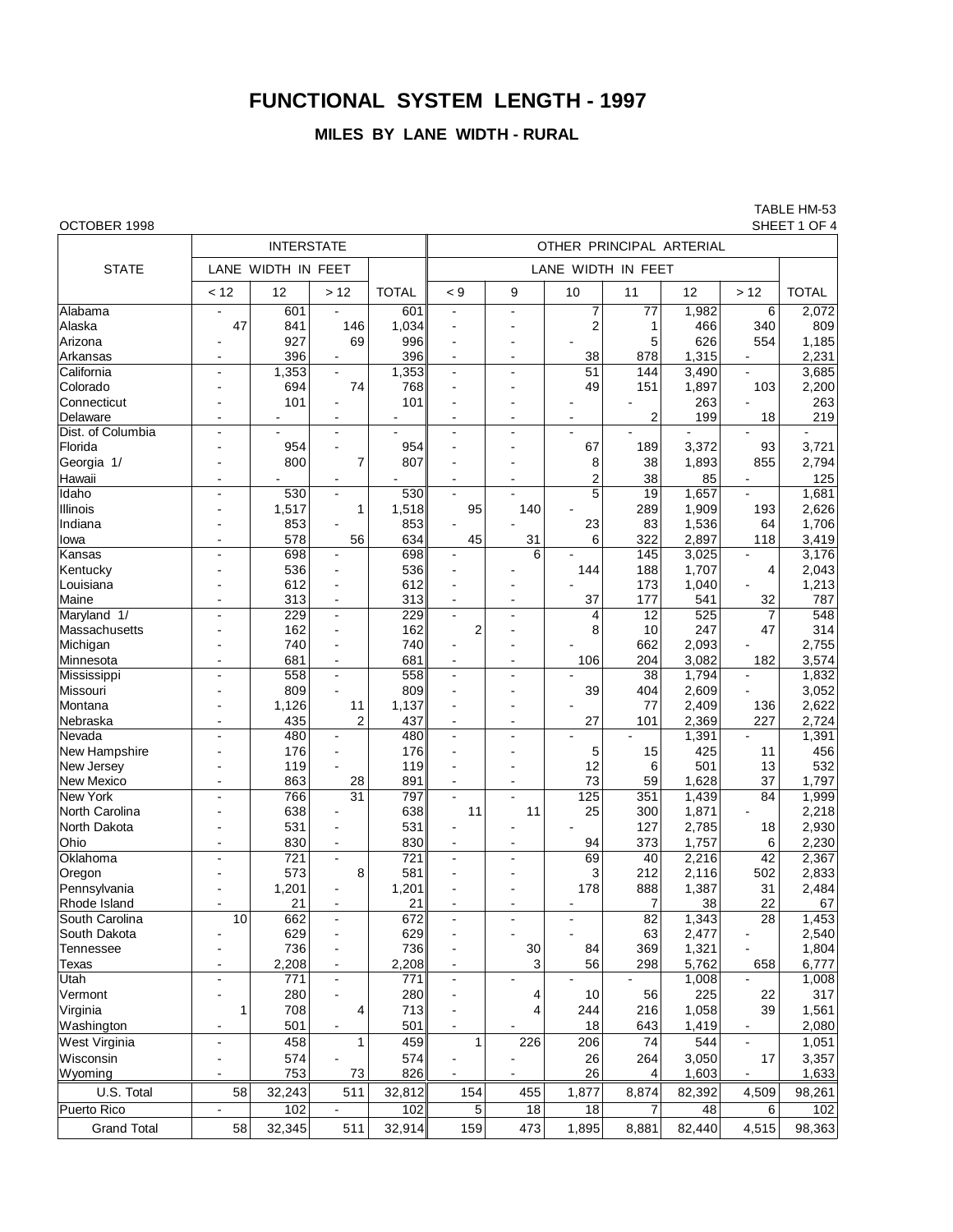## **FUNCTIONAL SYSTEM LENGTH - 1997**

#### **MILES BY LANE WIDTH - RURAL**

TABLE HM-53<br>SHEET 2 OF 4

| OCTOBER 1998       |                          |                          |                |                |        |                          |              |                          |        |         |         |         |                | SHEET 2 OF 4 |  |
|--------------------|--------------------------|--------------------------|----------------|----------------|--------|--------------------------|--------------|--------------------------|--------|---------|---------|---------|----------------|--------------|--|
|                    |                          |                          |                | MINOR ARTERIAL |        |                          |              | MAJOR COLLECTOR          |        |         |         |         |                |              |  |
| <b>STATE</b>       |                          |                          |                |                |        |                          |              |                          |        |         |         |         |                |              |  |
|                    | $\leq 9$                 | 9                        | 10             | 11             | 12     | >12                      | <b>TOTAL</b> | < 9                      | 9      | 10      | 11      | 12      | >12            | <b>TOTAL</b> |  |
|                    |                          |                          |                |                |        |                          |              | ÷,                       |        |         |         |         |                |              |  |
| Alabama            | 34                       |                          | 396            | 155            | 3,118  |                          | 3,703        |                          | 1,420  | 7,056   | 1,844   | 1,393   | 3              | 11,716       |  |
| Alaska             |                          |                          |                |                | 231    | 211                      | 442          |                          |        | 35      | 81      | 1,178   | 132            | 1,426        |  |
| Arizona            |                          |                          |                | 23             | 1,129  | 105                      | 1,257        | 9                        |        | 134     | 270     | 3,501   | 591            | 4,505        |  |
| Arkansas           | $\overline{\phantom{a}}$ | $\overline{a}$           | 1,308          | 700            | 955    | ÷.                       | 2,963        | 343                      | 457    | 6,151   | 3,938   | 1,609   | $\overline{a}$ | 12,498       |  |
| California         | $\blacksquare$           | 90                       | 741            | 796            | 5,234  | 43                       | 6,904        | 227                      | 376    | 1,395   | 1,840   | 8,643   | 586            | 13,067       |  |
| Colorado           |                          |                          | 348            | 700            | 2,523  | 110                      | 3,681        | 86                       | 10     | 855     | 725     | 4,320   | 8              | 6,004        |  |
| Connecticut        |                          |                          |                |                | 498    |                          | 498          |                          | 48     | 44      | 117     | 998     |                | 1,207        |  |
| Delaware           | $\overline{\phantom{a}}$ | ٠                        | $\overline{2}$ | 23             | 77     | 3                        | 105          | $\overline{\phantom{a}}$ | 53     | 166     | 159     | 132     | 42             | 552          |  |
| Dist. of Columbia  | ÷                        |                          |                |                |        |                          |              |                          |        |         |         |         |                |              |  |
| Florida            |                          | 17                       | 558            | 363            | 1,615  | 23                       | 2,576        | 228                      | 869    | 1,457   | 641     | 1,189   | 7              | 4,391        |  |
| Georgia 1/         |                          |                          | 110            | 542            | 4,004  | 917                      | 5,573        |                          | 1,891  | 5,238   | 2,586   | 2,893   | 1,047          | 13,655       |  |
| Hawaii             | 7                        | 29                       | 103            | 92             | 144    |                          | 375          | 64                       | 124    | 83      | 33      | 47      |                | 351          |  |
| Idaho              | $\overline{a}$           |                          | 20             | 107            | 1,167  |                          | 1,294        | 291                      | 443    | 1,384   | 569     | 2,691   |                | 5,378        |  |
| Illinois           |                          | 287                      | 175            | 500            | 3,292  | 578                      | 4,832        | 431                      | 1,466  | 3,942   | 5,974   | 1,913   | 460            | 14,186       |  |
| Indiana            | 6                        |                          | 288            | 464            | 1,358  | 118                      | 2,234        | 54                       | 2,050  | 3,334   | 1,163   | 2,948   | 1,143          | 10,692       |  |
| Iowa               | 8                        | 164                      | 145            | 876            | 2,494  | 265                      | 3,952        |                          | 79     | 653     | 9,124   | 3,557   | 886            | 14,299       |  |
| Kansas             |                          | 6                        | $\mathbf{1}$   | 939            | 3,359  | $\overline{a}$           | 4,305        | ÷,                       | 242    | 2,492   | 9,469   | 9,502   | 1,252          | 22,957       |  |
| Kentucky           | 55                       | 150                      | 742            | 316            | 332    | 10                       | 1,605        | 289                      | 3,417  | 2,092   | 948     | 186     | 38             | 6,970        |  |
| Louisiana          |                          |                          | 80             | 622            | 914    |                          | 1,616        |                          | 108    | 3,536   | 1,099   | 2,314   |                | 7,057        |  |
| Maine              |                          |                          | 240            | 306            | 520    | 4                        | 1,070        | 35                       | 536    | 1,493   | 819     | 288     | 40             | 3,211        |  |
| Maryland 1/        | $\overline{a}$           |                          | 57             | 298            | 594    | $\overline{\phantom{a}}$ | 949          | 51                       | 207    | 512     | 516     | 569     | 3              | 1,858        |  |
| Massachusetts      |                          | 14                       | 18             | 146            | 390    | 104                      | 672          | 4                        | 209    | 351     | 627     | 373     | 231            | 1,795        |  |
| Michigan           |                          |                          | 141            | 1,652          | 2,233  |                          | 4,026        |                          | 224    | 4,806   | 8,440   | 3,553   | $\mathbf{1}$   | 17,024       |  |
| Minnesota          | $\blacksquare$           | $\overline{\phantom{a}}$ | 156            | 426            | 5,588  | 223                      | 6,393        |                          | 130    | 371     | 3,838   | 11,710  | 130            | 16,179       |  |
| Mississippi        |                          |                          | 655            | 847            | 2,409  | 4                        | 3,915        | 228                      | 727    | 7,169   | 1,041   | 2,794   | 132            | 12,091       |  |
| Missouri           |                          |                          | 1,631          | 1,109          | 634    | 23                       | 3,397        |                          | 891    | 13,130  | 2,853   | 1,109   | 24             | 18,007       |  |
| Montana            |                          |                          | 125            | 529            | 2,319  | 16                       | 2,989        | 96                       | 34     | 836     | 591     | 5,022   | 491            | 7,070        |  |
| Nebraska           | J.                       |                          | $\overline{2}$ | 207            | 3,467  | 524                      | 4,200        | 420                      | 141    | 1,188   | 3,229   | 5,192   | 1,356          | 11,526       |  |
| Nevada             | $\overline{\phantom{a}}$ | ÷                        |                |                | 730    |                          | 730          |                          |        | 166     |         | 2,048   | 6              | 2,220        |  |
| New Hampshire      |                          |                          | 11             | 70             | 406    | $\mathbf{1}$             | 488          | $\overline{2}$           | 84     | 260     | 366     | 475     | 10             | 1,197        |  |
| New Jersey         |                          | $\overline{a}$           | 53             | 46             | 327    | 61                       | 487          |                          | 16     | 278     | 147     | 877     | 264            | 1,582        |  |
| New Mexico         | $\overline{a}$           |                          | 156            | 68             | 1,566  | 81                       | 1,871        | 11                       | 30     | 753     | 365     | 2,206   | 593            | 3,958        |  |
| New York           | $\overline{a}$           |                          | 1,085          | 1,469          | 1,484  | 85                       | 4,123        |                          | 334    | 2,477   | 2,534   | 736     | 24             | 6,105        |  |
| North Carolina     |                          | 200                      | 275            | 835            | 1,682  |                          | 2,992        | ÷,                       | 1,294  | 2,891   | 1,553   | 2,915   |                | 8,653        |  |
| North Dakota       |                          |                          | 8              | 148            | 2,357  |                          | 2,513        |                          | 327    | 845     | 1,324   | 8,566   | 148            | 11,210       |  |
| Ohio               | $\overline{\phantom{a}}$ | 52                       | 623            | 753            | 1,386  | 14                       | 2,828        | 909                      | 2,951  | 5,450   | 776     | 1,751   | 20             | 11,857       |  |
| Oklahoma           |                          |                          | 50             | 402            | 2,267  | 30                       | 2,749        | 824                      | 2,873  | 4,399   | 4,426   | 8,546   | 278            | 21,346       |  |
| Oregon             |                          |                          | 139            | 583            | 1,207  | 273                      | 2,202        | 84                       | 631    | 1,968   | 3,023   | 2,912   | 703            | 9,321        |  |
| Pennsylvania       | 21                       | 214                      | 1,475          | 2,259          | 1,074  | 63                       | 5,106        | 397                      | 1,581  | 2,761   | 2,274   | 1,050   |                | 8,063        |  |
| Rhode Island       |                          |                          |                | $\overline{7}$ | 25     | 44                       | 76           | 1                        | 6      | 17      | 39      | 80      | 32             | 175          |  |
| South Carolina     | $\overline{a}$           |                          | 122            | 881            | 2,625  | 31                       | 3,659        | 46                       | 684    | 2,520   | 3,566   | 1,251   | 73             | 8,140        |  |
| South Dakota       |                          | 31                       |                | 145            | 3,164  |                          | 3,340        | 434                      | 780    | 1,173   | 2,235   | 7,620   | 231            | 12,473       |  |
| Tennessee          | ٠                        |                          | 968            | 1,195          | 1,243  |                          | 3,406        | $\overline{a}$           | 1,366  | 1,896   | 1,454   | 669     |                | 5,385        |  |
| Texas              | $\overline{\phantom{a}}$ | Ĭ.                       | 146            | 588            | 7,296  | 1,440                    | 9,470        | 70                       | 2,179  | 13,629  | 3,617   | 15,922  | 476            | 35,893       |  |
| Utah               |                          |                          |                |                | 1,535  |                          | 1,535        | 164                      | 102    | 109     | 173     | 2,762   |                | 3,310        |  |
| Vermont            | $\overline{a}$           | $\overline{7}$           | 56             | 386            | 243    | 43                       | 735          |                          | 181    | 597     | 938     | 250     | 25             | 1,991        |  |
| Virginia           |                          | 57                       | 2,341          | 648            | 367    | 30                       | 3,443        | 3,011                    | 1,917  | 3,556   | 1,131   | 106     | 29             | 9,750        |  |
| Washington         |                          |                          | 192            | 961            | 828    |                          | 1,981        |                          | 177    | 2,092   | 3,783   | 2,174   | 151            | 8,377        |  |
| West Virginia      | 91                       | 386                      | 552            | 362            | 168    | 5                        | 1,564        | 1,957                    | 2,020  | 744     | 847     | 447     |                | 6,015        |  |
| Wisconsin          |                          |                          | 129            | 1,367          | 3,462  | 39                       | 4,997        |                          | 191    | 2,379   | 8,037   | 2,443   | 558            | 13,608       |  |
| Wyoming            | Ĭ.                       |                          | 34             | 118            | 1,508  | 15                       | 1,675        | $\overline{\phantom{a}}$ | 50     | 351     | 388     | 1,638   | $\overline{2}$ | 2,429        |  |
| U.S. Total         | 222                      | 1,704                    | 16,457         | 26,029         | 87,548 | 5,536                    | 137,496      | 10,766                   | 35,926 | 121,214 | 105,530 | 147,068 | 12,226         | 432,730      |  |
| Puerto Rico        | 31                       | 76                       | 66             | 20             | 88     | 11                       | 292          | 276                      | 235    | 164     | 38      | 50      | 20             | 783          |  |
| <b>Grand Total</b> | 253                      | 1,780                    | 16,523         | 26,049         | 87,636 | 5,547                    | 137,788      | 11,042                   | 36,161 | 121,378 | 105,568 | 147,118 | 12,246         | 433,513      |  |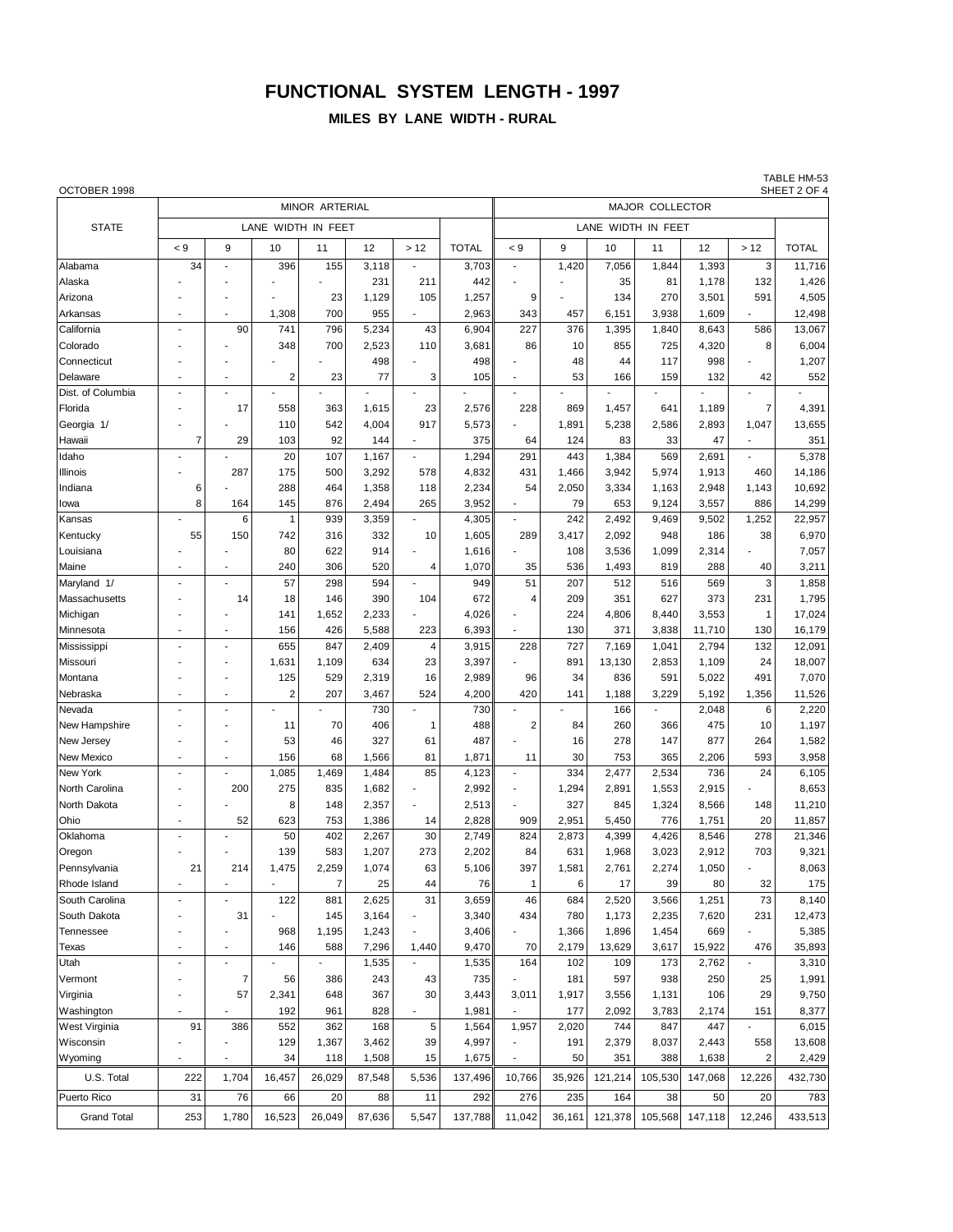#### **FUNCTIONAL SYSTEM LENGTH - 1997 MILES BY LANE WIDTH - URBAN**

TABLE HM-53<br>SHEET 3 OF 4 OCTOBER 1998 SHEET 3 OF 4 INTERSTATE OTHER FREEWAYS AND EXPRESSWAYS OTHER PRINCIPAL ARTERIAL STATE LANE WIDTH IN FEET LANE WIDTH IN FEET LANE WIDTH IN FEET LANE WIDTH IN FEET < 12 12 > 12 TOTAL < 9 9 10 11 12 > 12 TOTAL < 9 9 10 11 12 > 12 TOTAL Alabama - 304 - 304 - - - - 20 - 20 - - 48 81 845 12 986 Alaska - 42 10 52 - - - - - - - - - - 1 42 14 57 Arizona | 1 | 155 | 17 | 173 | - | - | - | 67 | 29 | 96 || - | - | 19 | 140 | 736 | 134 | 1,029 Arkansas | - | 150 |- | 150 || - || - || - || 107 || - || 108 || - || - || 4 || 92 || 171 || 310 || - || - 581 California | 24 |1,043 - | 1,067 | - | - | - | 16 |1,383 | 1 | 1,399 | 1 | - | 170 | 411 | 5,160 | 95 | 5,837 Colorado | - | 180 | 5 | 185 || - | - | - | 22 | 203 | - 5 | 230 || - | - | 79 | 83 | 665 | 16 | 843 Connecticut | - | 245 | - | 245 || - || - || - || - || 197 || - || 197 || - || 15 || 8 || 581 || - || 604 Delaware | - | 41 - | 41 | - | - | - | - | 4 | 7 | 11 | - | - | 5 | 11 | 102 | 16 | 134 Dist. of Columbia | 9 3 - | 12 - | 11 11 1 | 4 - | 17 || 7 | 6 | 35 | 17 | 26 | 7 | 98 Florida 1 495 22 518 - - - 5 391 8 404 3 - 84 332 2,092 171 2,682 Georgia 1/ - 406 31 437 - - 2 1 134 25 161 16 16 64 110 923 629 1,758 Hawaii | 10 | 40 | | 50 | | | | 0 | 8 | 26 | | 34 | | 1 | 31 | 26 | 72 | 6 | 136 Idaho - 82 - 82 - - - - - - - - - 1 4 229 - 234 Illinois - 644 3 647 - - - - 75 - 75 2 4 177 331 1,901 192 2,607 Indiana - 319 - 319 - - 0 - 133 - 134 - 8 100 178 1,034 231 1,551 Iowa | - | 118| 28| 146|| - | - | - | - | - | - | - || 72| 8| 13| 21| 498| 104| 716 Kansas - 174 - 174 - 12 - 7 116 - 135 - 39 29 63 519 - 650 Kentucky | - | 226| - | 226| - | 1| - | 0| 89| 2| 91|| 3| 9| 105| 132| 360| 29| 638 Louisiana - 282 - 282 - - - - 46 - 46 - 2 54 97 677 8 838 176 - 1905 - 1907 - 1908 - 1908 - 1908 - 1908 - 1908 - 1908 - 1908 - 1908 - 1908 - 1908 - 1908 - 190 Maryland 1/ - 249 3 252 - 0 - 1 234 1 236 6 3 50 132 595 72 858 Massachusetts | 3| 399| 2| 404| - | - | - | 0| 198| 5| 204|| - | 1| 206| 100| 661| 586| 1,554 Michigan | - | 500 |- | 500 || - || - || - || 4| 217 || 1| 221 || 1| 42 || 424 || 571 || 890 || 49 || 1,977 Minnesota - 232 - 232 - - - - 142 - 142 - - 4 17 526 6 553 Mississippi | | | 126 - | 126 - | - | - | - | 43 - | 43 | - | 2 | 41 | 80 | 494 | 13 | 630 Missouri - | 369 - | 369 - | - | - | 13 274 - | 288 - | - | 92 290 730 - 7 1,119 174 - 180 - 1910 - 1920 - 1930 - 1940 - 1940 - 1940 - 1940 - 1940 - 1940 - 1940 - 1940 - 1940 - 1940 - 1940 - Nebraska - 43 2 45 - - - - 17 1 17 - - 33 23 305 58 419 Nevada - 80 - 80 - - - - 42 - 42 - - 1 - 239 - 240 New Hampshire | - | 47| 1| 48| - | - | - | - | 40| - | -40| - | - | - | - | 140| 25| 172 New Jersey | - | 301 | 1 | 302 || - || - || - || 6 || 306 || - || - 312 || - || - || - || 82 || 40 || 932 || 251 || 1,305 New Mexico - 108 - 108 - - - - 3 - 3 - - 29 27 425 41 522 New York - 655 46 701 - - 29 41 748 10 826 - 4 419 151 1,684 258 2,516 North Carolina - | - | 349 - | 349 | 0 | 3 | - | 6 | 273 | - | 282 || 17 | 21 | 39 | 138 | 1,144 - | 1,359 North Dakota - 41 - 41 - - - - - - - - - 1 1 161 2 165 Ohio - 743 - 743 - - 0 26 353 1 380 1 35 286 419 1,133 112 1,986 Oklahoma | - | 206| 3| 209| - | - | - | - | 128| 6| 134|| 5| - | 50| 71| 516| 161| 803 Oregon - 145 1 146 - - - - 45 8 52 - - 7 75 373 201 656 Pennsylvania | - | 549 - | 549 - | - | 2| 29| 453| - | 484|| - | 5| 224| 551 1,338| 149| 2,267 Rhode Island - 47 - 47 - - - 2 66 - 68 - 4 27 45 159 94 329 South Carolina | 25 | 133 |- | 158 ||- ||- || - || 6 || 62 ||- || 68 ||- ||- || 29 || 69 || 566 || 33 || 697 South Dakota - 49 - 49 - - - - 3 - 3 - - 2 1 115 - 118 Tennessee | - | 337| - | 337| - | - | 1| - | 113| - | 113| - | - 4| 140| 190| 975| - | 1,309 Texas | - | 1,024 | 1 1,025 | - | - | 5 | 43 | 1,130 | 2 | 1,180 || 23 | 29 | 177 | 622 | 3,909 | 266 | 5,026 Utah - 169 - 169 - - - - 8 - 8 - - - - 272 - 272 Vermont | - | 40| - | 40| - | - | - | - | 16| 4| 19|| 2| 1| 9| 17| 56| 14| 99 Virginia | 1 | 388 | 4 | 393 || - || - || 3 || 21 || 191 || 5 || 220 || 1 || 3 || 234 || 214 || 491 || 186 || 1,129 Washington | 2| 260| - | 262| - | - | 8| 40| 264| - | 312|| - | 1| 71| 386| 624| 13| 1,095 West Virginia | - | 90 | - | 90 || 1 || - || - || 0 || 7 || 2 || 9 || - || 5 || 19 || 24 || 154 || 2 || 204 Wisconsin | - | 172 |- | 172 || - || - || - || 176 || 1 $|101\rangle$  177 || - || - || 27 || 164 || 943 || 184 || 1,318 Wyoming - 62 25 87 - - - - 3 - 3 - - - 21 165 19 205 U.S. Total | 76 12,969 205 13,250 1 1 17 61 299 8,563 124 9,065 160 257 3,853 6,683 37,774 4,504 53,231 Puerto Rico | - | 148 - | 148 | - | - | 2 | 2 | 46 | - | 50 || 1 | 9 | 23 | 48 | 159 | 8 | 248 Grand Total | 76 |13,117 | 205 | 13,398 | 1 | 17 | 63 | 301 | 8,609 | 124 | 9,116 | 161 | 266 | 3,876 | 6,731 | 37,933 | 4,512 | 53,479